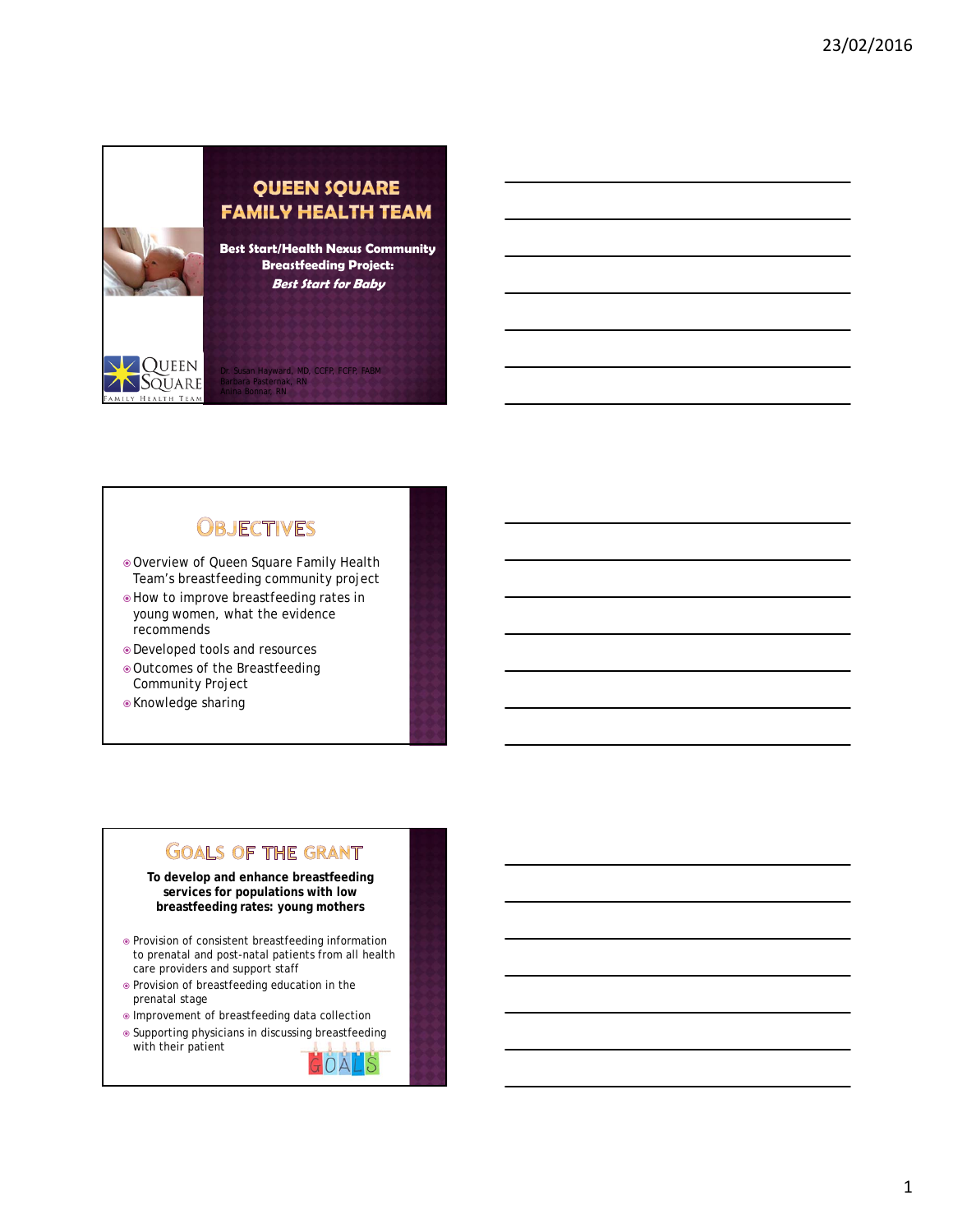# **TARGET POPULATION:** YOUNG MOTHERS

- Encourage support person of their choice to attend education session
- Offer web-based, technologically advanced education
- Include activities such as role-playing and games
- Discuss returning to school while continuing to breastfeed
- Provide unbiased, non-judgmental support and education
- Provide rewards



## **QSFHT BREASTFEEDING COMMUNITY** PROJECT: BEST START FOR BABY

Improvements made possible by the Grant:

- 1. Prenatal Breastfeeding Workshop
- 2. Physician Breastfeeding Tool
- 3. Breastfeeding Data Collection
- 4. Breastfeeding Promotion
- 5. Staff Education



#### **QSFHT BREASTFEEDING COMMUNITY** PROJECT: BEST START FOR BABY

Physician Breastfeeding Tool

To provide physicians with a visual reminder to discuss breastfeeding

- Breastfeeding key point
- One for each prenatal visit starting at 8 weeks
- Summary of key point for physician
- Various forms of Tool

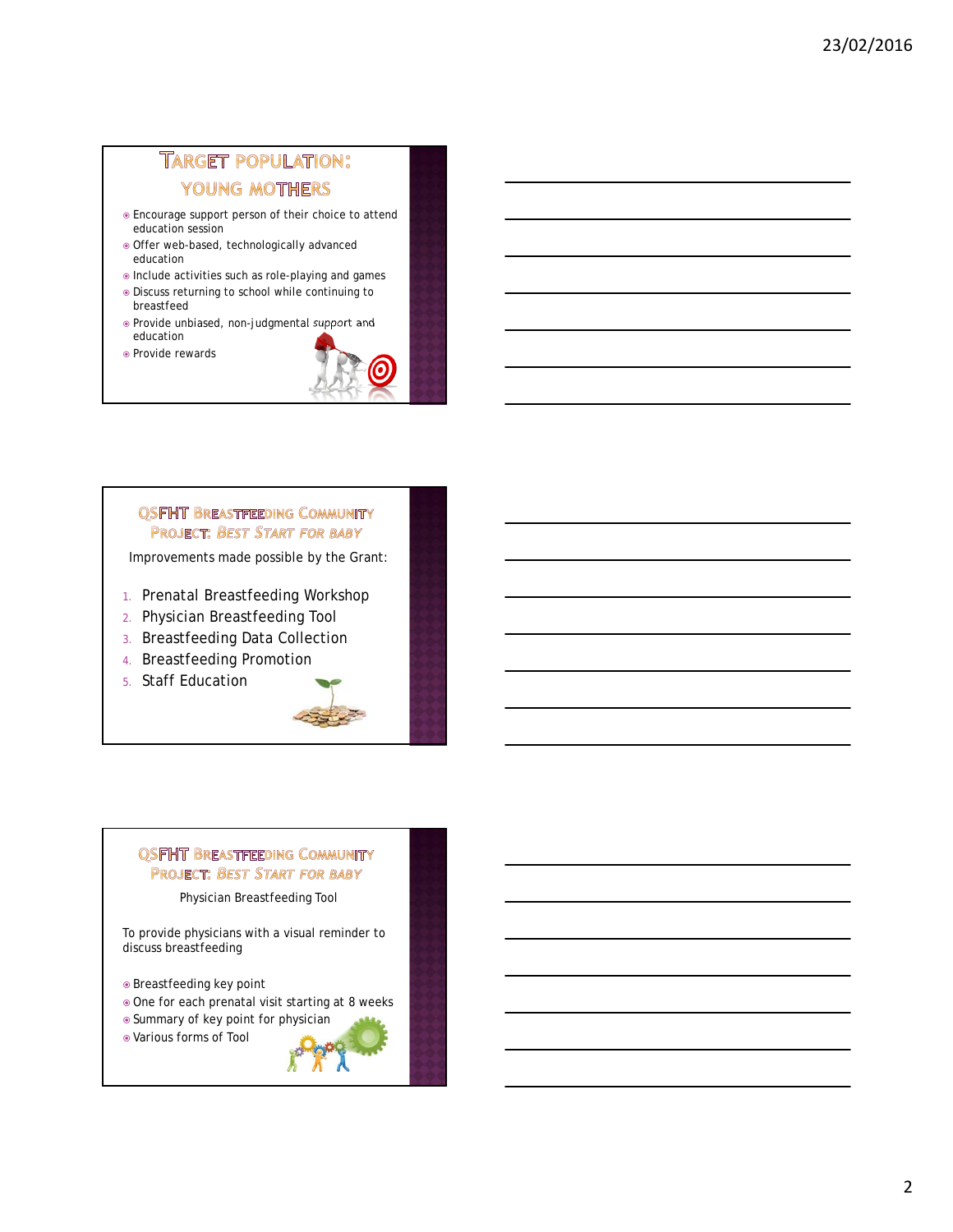## **QSFHT BREASTFEEDING COMMUNITY PROJECT: BEST START FOR BABY**

Breastfeeding Data Collection

- Monitoring the intake of human milk is an important health indicator
- Useful in planning and implementation of services/programs
- Evaluating the prevalence and duration of breastfeeding

Collecting infant feeding data at all well baby visits

Λ  $\n <sup>①</sup>$ 



#### **QSFHT BREASTFEEDING COMMUNITY PROJECT: BEST START FOR BABY**

Breastfeeding Promotion

- Updating OB packages with service flyers for prenatal and post-natal Breastfeeding support
- Posters to advertise pre-natal and post-natal Breastfeeding support
- Website updates regarding new developments
- Waiting room slides on TV monitors

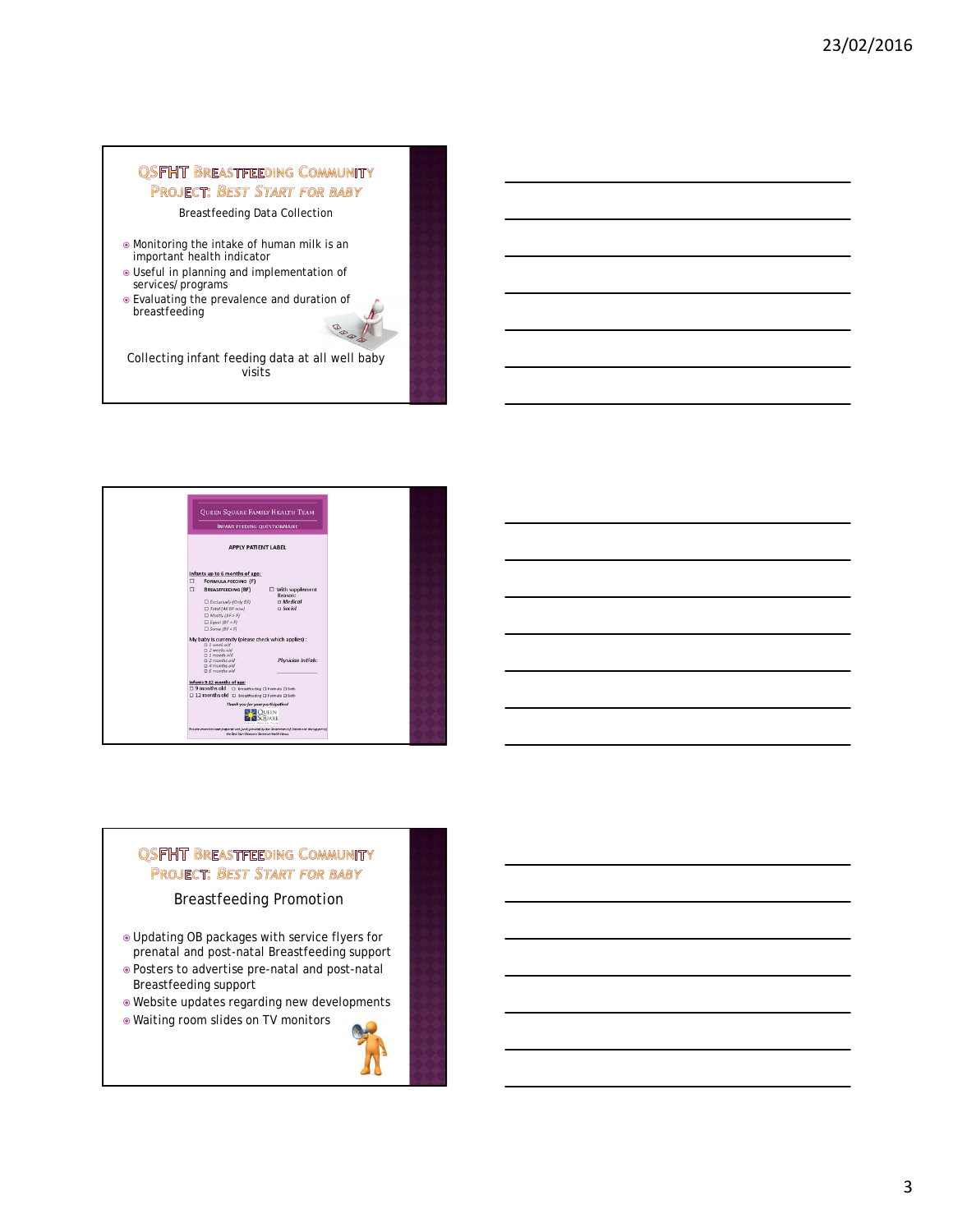## **QSFHT BREASTFEEDING COMMUNITY PROJECT: BEST START FOR BABY**

Prenatal Breastfeeding Workshop

- **.** Literature Review
- Curriculum Development
- Focus Group
- Quarterly Workshops
	- **How Breastfeeding Works**
	- **How to Breastfeed**
	- **Common Concerns and Management**
	- Myths and Misconceptions
- Evaluation: Participant Pre-Post Surveys

#### **QSFHT BREASTFEEDING COMMUNITY PROJECT: BEST START FOR BABY**

Staff Education

- Providing consistent information
- All patients prenatally and postnatally

All health-care providers

All administrative staff



Small education sessions were held to discuss breastfeeding basics and discuss the breastfeeding program and new developments made possible by the Grant

#### **OUTCOMES OF THE BREASTFEEDING COMMUNITY PROJECT**

Outcomes:

- Breastfeeding support prenatally
- Improved physician satisfaction and confidence with breastfeeding
- Improved data collection
- Consistent information being delivered
- $\bullet$  Increased availability of breastfeeding support, specifically for young mothers

Potential impact:

 $\bullet$  Increased breastfeeding rates

- Service implemented where gap was identified
- Compare rates with others